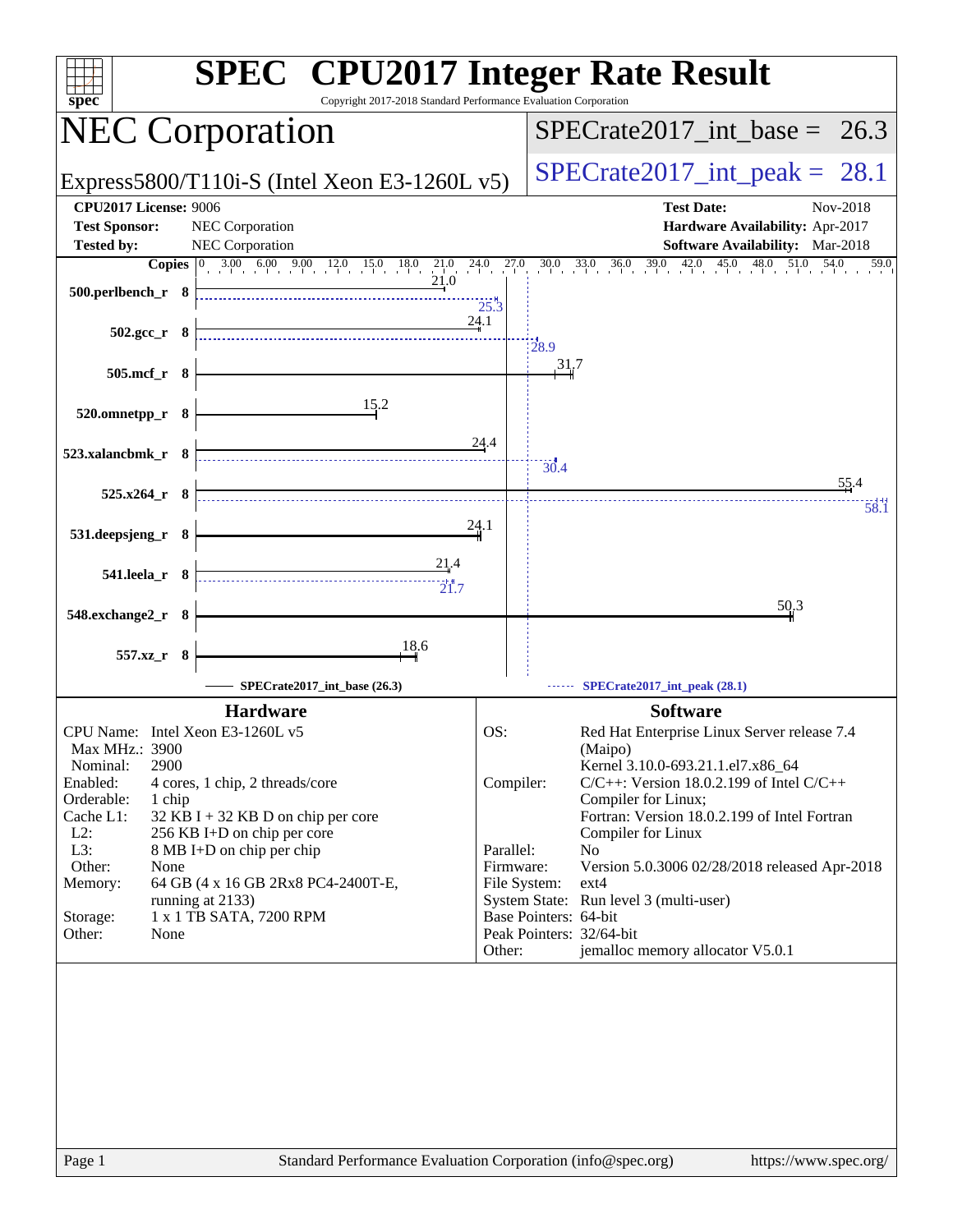

Copyright 2017-2018 Standard Performance Evaluation Corporation

# NEC Corporation

Express5800/T110i-S (Intel Xeon E3-1260L v5)  $\left|$  [SPECrate2017\\_int\\_peak =](http://www.spec.org/auto/cpu2017/Docs/result-fields.html#SPECrate2017intpeak) 28.1

SPECrate2017 int\_base =  $26.3$ 

**[CPU2017 License:](http://www.spec.org/auto/cpu2017/Docs/result-fields.html#CPU2017License)** 9006 **[Test Date:](http://www.spec.org/auto/cpu2017/Docs/result-fields.html#TestDate)** Nov-2018

**[Test Sponsor:](http://www.spec.org/auto/cpu2017/Docs/result-fields.html#TestSponsor)** NEC Corporation **[Hardware Availability:](http://www.spec.org/auto/cpu2017/Docs/result-fields.html#HardwareAvailability)** Apr-2017 **[Tested by:](http://www.spec.org/auto/cpu2017/Docs/result-fields.html#Testedby)** NEC Corporation **[Software Availability:](http://www.spec.org/auto/cpu2017/Docs/result-fields.html#SoftwareAvailability)** Mar-2018

#### **[Results Table](http://www.spec.org/auto/cpu2017/Docs/result-fields.html#ResultsTable)**

| <b>Base</b>                       |               |                |       |                |       |                | <b>Peak</b> |               |                |              |                |              |                |              |
|-----------------------------------|---------------|----------------|-------|----------------|-------|----------------|-------------|---------------|----------------|--------------|----------------|--------------|----------------|--------------|
| <b>Benchmark</b>                  | <b>Copies</b> | <b>Seconds</b> | Ratio | <b>Seconds</b> | Ratio | <b>Seconds</b> | Ratio       | <b>Copies</b> | <b>Seconds</b> | <b>Ratio</b> | <b>Seconds</b> | <b>Ratio</b> | <b>Seconds</b> | <b>Ratio</b> |
| 500.perlbench_r                   | 8             | 605            | 21.0  | 607            | 21.0  | 607            | 21.0        | 8             | 500            | 25.5         | 503            | 25.3         | 504            | 25.3         |
| 502.gcc_r                         | 8             | 470            | 24.1  | 471            | 24.1  | 474            | 23.9        | 8             | 392            | 28.9         | 393            | 28.8         | 391            | 28.9         |
| $505$ .mcf r                      | 8             | 405            | 31.9  | 408            | 31.7  | 425            | 30.4        | 8             | 405            | 31.9         | 408            | 31.7         | 425            | 30.4         |
| 520.omnetpp_r                     | 8             | 689            | 15.2  | 690            | 15.2  | 688            | 15.3        | 8             | 689            | 15.2         | 690            | 15.2         | 688            | 15.3         |
| 523.xalancbmk_r                   | 8             | 346            | 24.4  | 345            | 24.5  | 346            | 24.4        | 8             | 278            | 30.4         | 277            | 30.5         | 278            | 30.4         |
| 525.x264 r                        | 8             | 255            | 55.0  | 252            | 55.5  | 253            | 55.4        | 8             | 243            | 57.6         | 241            | 58.1         | 239            | 58.5         |
| 531.deepsjeng_r                   | 8             | 381            | 24.1  | 380            | 24.1  | 385            | 23.8        | 8             | 381            | 24.1         | 380            | 24.1         | 385            | 23.8         |
| 541.leela_r                       | 8             | 621            | 21.3  | 617            | 21.5  | 620            | 21.4        | 8             | 607            | 21.8         | 625            | 21.2         | 611            | 21.7         |
| 548.exchange2 r                   | 8             | 416            | 50.3  | 417            | 50.3  | 415            | 50.5        | 8             | 416            | 50.3         | 417            | 50.3         | 415            | 50.5         |
| 557.xz r                          | 8             | 462            | 18.7  | 466            | 18.6  | 499            | 17.3        | 8             | 462            | 18.7         | 466            | <b>18.6</b>  | 499            | 17.3         |
| $SPECrate2017$ int base =<br>26.3 |               |                |       |                |       |                |             |               |                |              |                |              |                |              |
|                                   |               |                | 20.4  |                |       |                |             |               |                |              |                |              |                |              |

**[SPECrate2017\\_int\\_peak =](http://www.spec.org/auto/cpu2017/Docs/result-fields.html#SPECrate2017intpeak) 28.1**

Results appear in the [order in which they were run](http://www.spec.org/auto/cpu2017/Docs/result-fields.html#RunOrder). Bold underlined text [indicates a median measurement](http://www.spec.org/auto/cpu2017/Docs/result-fields.html#Median).

#### **[Submit Notes](http://www.spec.org/auto/cpu2017/Docs/result-fields.html#SubmitNotes)**

 The taskset mechanism was used to bind copies to processors. The config file option 'submit' was used to generate taskset commands to bind each copy to a specific processor. For details, please see the config file.

### **[Operating System Notes](http://www.spec.org/auto/cpu2017/Docs/result-fields.html#OperatingSystemNotes)**

Stack size set to unlimited using "ulimit -s unlimited"

#### **[General Notes](http://www.spec.org/auto/cpu2017/Docs/result-fields.html#GeneralNotes)**

Environment variables set by runcpu before the start of the run: LD\_LIBRARY\_PATH = "/home/cpu2017/lib/ia32:/home/cpu2017/lib/intel64:/home/cpu2017/je5.0.1-32:/home/cpu2017/je5.0.1-64"

 Binaries compiled on a system with 1x Intel Core i7-6700K CPU + 32GB RAM memory using Redhat Enterprise Linux 7.5 Transparent Huge Pages enabled by default Prior to runcpu invocation Filesystem page cache synced and cleared with: sync; echo 3 > /proc/sys/vm/drop\_caches

 Yes: The test sponsor attests, as of date of publication, that CVE-2017-5754 (Meltdown) is mitigated in the system as tested and documented. Yes: The test sponsor attests, as of date of publication, that CVE-2017-5753 (Spectre variant 1) is mitigated in the system as tested and documented. Yes: The test sponsor attests, as of date of publication, that CVE-2017-5715 (Spectre variant 2) is mitigated in the system as tested and documented.

**(Continued on next page)**

| Page 2<br>Standard Performance Evaluation Corporation (info@spec.org)<br>https://www.spec.org/ |
|------------------------------------------------------------------------------------------------|
|------------------------------------------------------------------------------------------------|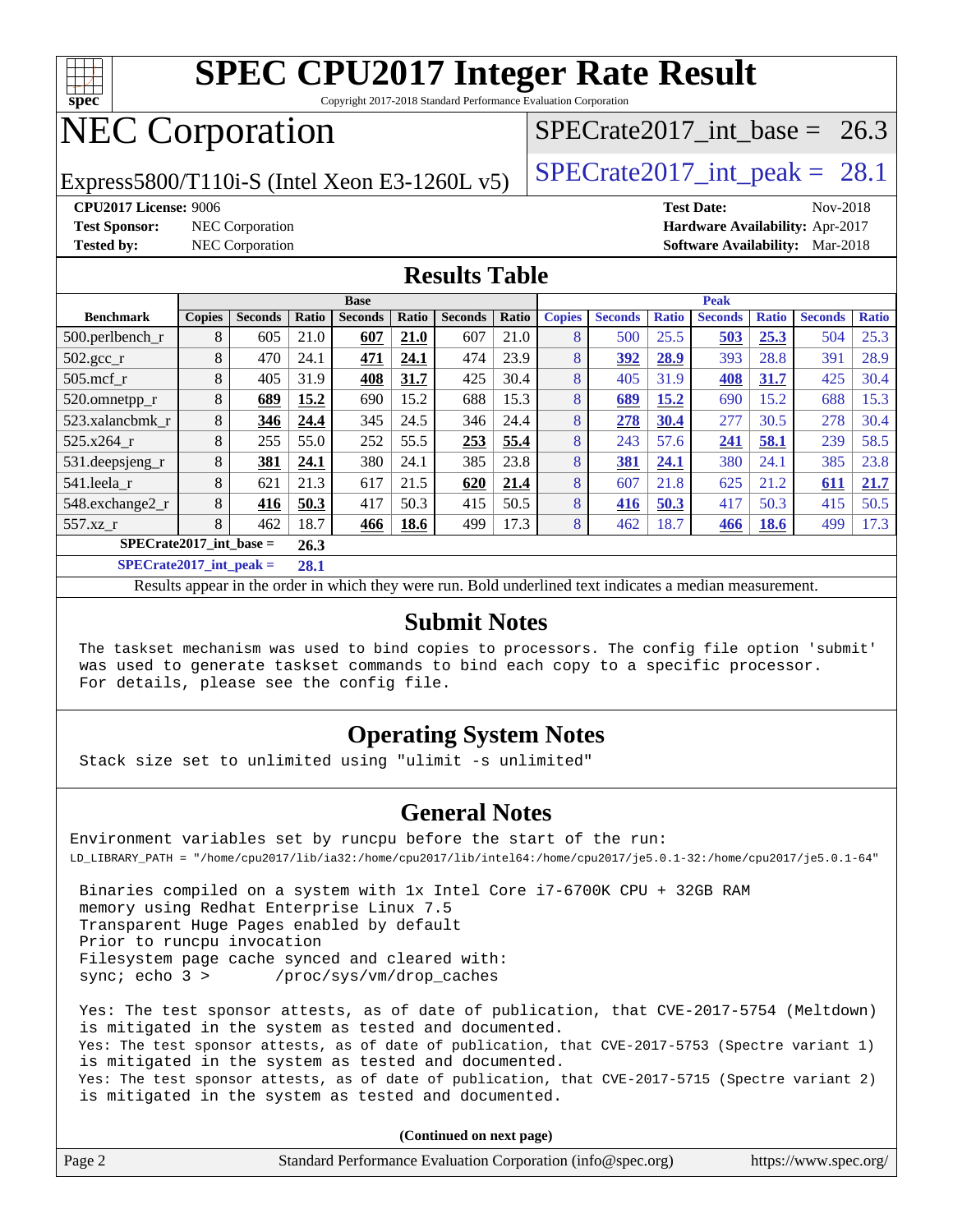

Copyright 2017-2018 Standard Performance Evaluation Corporation

## NEC Corporation

Express5800/T110i-S (Intel Xeon E3-1260L v5)  $\left|$  [SPECrate2017\\_int\\_peak =](http://www.spec.org/auto/cpu2017/Docs/result-fields.html#SPECrate2017intpeak) 28.1

SPECrate2017 int\_base =  $26.3$ 

**[Test Sponsor:](http://www.spec.org/auto/cpu2017/Docs/result-fields.html#TestSponsor)** NEC Corporation **[Hardware Availability:](http://www.spec.org/auto/cpu2017/Docs/result-fields.html#HardwareAvailability)** Apr-2017 **[Tested by:](http://www.spec.org/auto/cpu2017/Docs/result-fields.html#Testedby)** NEC Corporation **[Software Availability:](http://www.spec.org/auto/cpu2017/Docs/result-fields.html#SoftwareAvailability)** Mar-2018

**[CPU2017 License:](http://www.spec.org/auto/cpu2017/Docs/result-fields.html#CPU2017License)** 9006 **[Test Date:](http://www.spec.org/auto/cpu2017/Docs/result-fields.html#TestDate)** Nov-2018

#### **[General Notes \(Continued\)](http://www.spec.org/auto/cpu2017/Docs/result-fields.html#GeneralNotes)**

 jemalloc, a general purpose malloc implementation built with the RedHat Enterprise 7.5, and the system compiler gcc 4.8.5 sources available from jemalloc.net or <https://github.com/jemalloc/jemalloc/releases>

#### **[Platform Notes](http://www.spec.org/auto/cpu2017/Docs/result-fields.html#PlatformNotes)**

Page 3 Standard Performance Evaluation Corporation [\(info@spec.org\)](mailto:info@spec.org) <https://www.spec.org/> BIOS Settings: Power Management Policy: Custom Energy Performance: Performance DCU Streamer Prefetcher: Disabled Sysinfo program /home/cpu2017/bin/sysinfo Rev: r5974 of 2018-05-19 9bcde8f2999c33d61f64985e45859ea9 running on t110is Mon Nov 19 10:14:35 2018 SUT (System Under Test) info as seen by some common utilities. For more information on this section, see <https://www.spec.org/cpu2017/Docs/config.html#sysinfo> From /proc/cpuinfo model name : Intel(R) Xeon(R) CPU E3-1260L v5 @ 2.90GHz 1 "physical id"s (chips) 8 "processors" cores, siblings (Caution: counting these is hw and system dependent. The following excerpts from /proc/cpuinfo might not be reliable. Use with caution.) cpu cores : 4 siblings : 8 physical 0: cores 0 1 2 3 From lscpu: Architecture: x86\_64 CPU op-mode(s): 32-bit, 64-bit Byte Order: Little Endian  $CPU(s): 8$  On-line CPU(s) list: 0-7 Thread(s) per core: 2 Core(s) per socket: 4 Socket(s): 1 NUMA node(s): 1 Vendor ID: GenuineIntel CPU family: 6 Model: 94 Model name: Intel(R) Xeon(R) CPU E3-1260L v5 @ 2.90GHz Stepping: 3 CPU MHz: 3630.550 CPU max MHz: 3900.0000 **(Continued on next page)**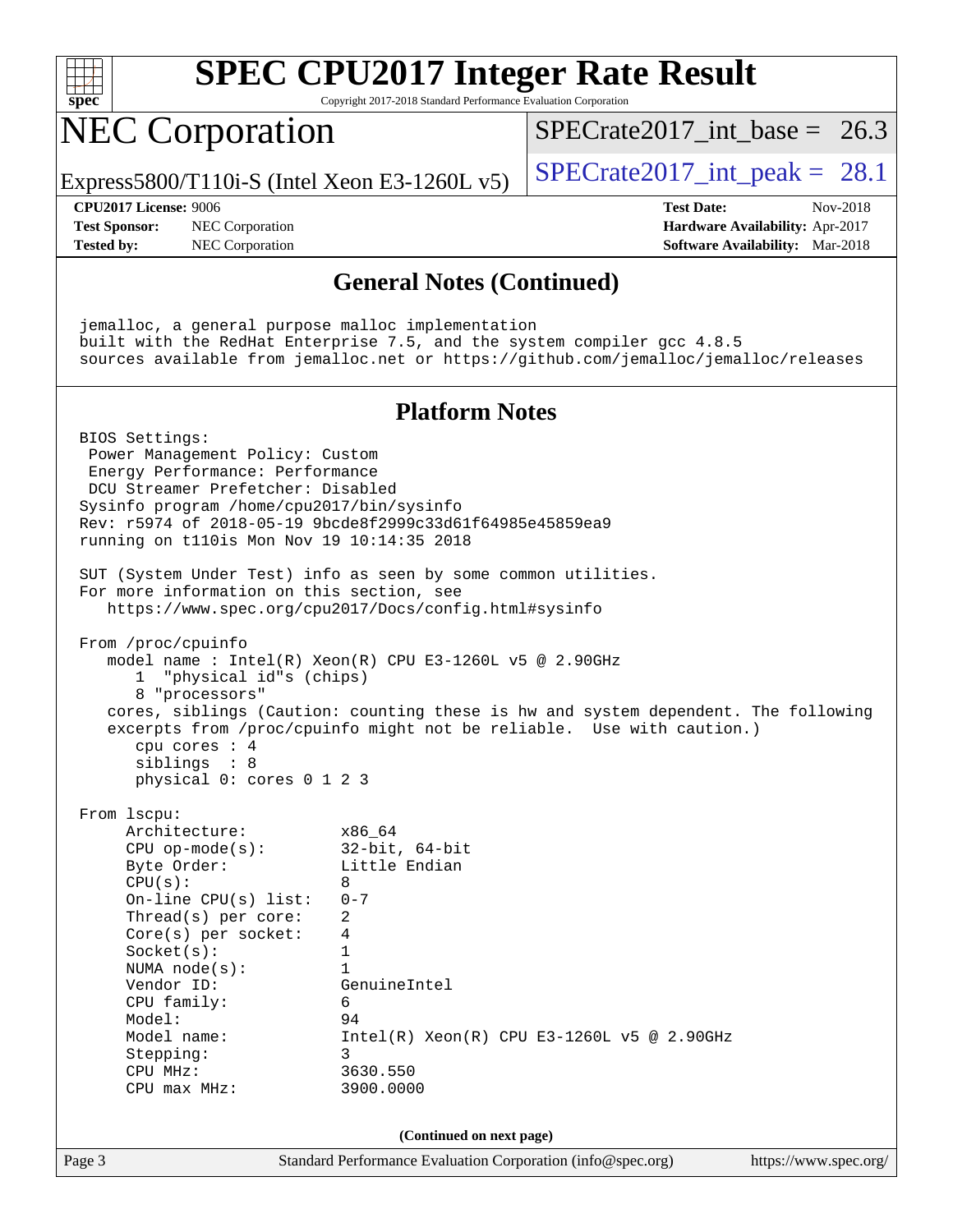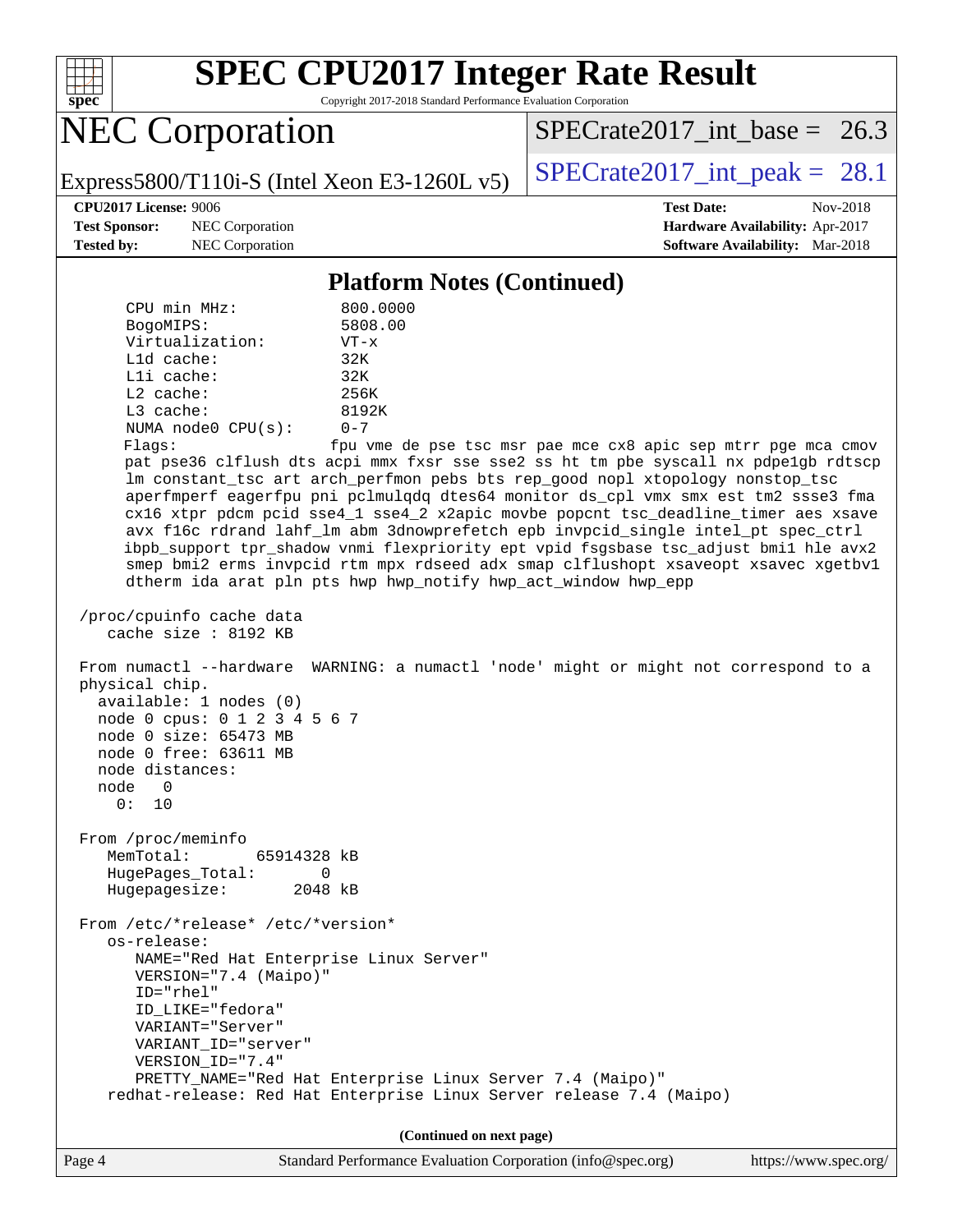

Copyright 2017-2018 Standard Performance Evaluation Corporation

### NEC Corporation

SPECrate2017 int\_base =  $26.3$ 

Express5800/T110i-S (Intel Xeon E3-1260L v5)  $\vert$  [SPECrate2017\\_int\\_peak =](http://www.spec.org/auto/cpu2017/Docs/result-fields.html#SPECrate2017intpeak) 28.1

**[Test Sponsor:](http://www.spec.org/auto/cpu2017/Docs/result-fields.html#TestSponsor)** NEC Corporation **[Hardware Availability:](http://www.spec.org/auto/cpu2017/Docs/result-fields.html#HardwareAvailability)** Apr-2017 **[Tested by:](http://www.spec.org/auto/cpu2017/Docs/result-fields.html#Testedby)** NEC Corporation **[Software Availability:](http://www.spec.org/auto/cpu2017/Docs/result-fields.html#SoftwareAvailability)** Mar-2018

**[CPU2017 License:](http://www.spec.org/auto/cpu2017/Docs/result-fields.html#CPU2017License)** 9006 **[Test Date:](http://www.spec.org/auto/cpu2017/Docs/result-fields.html#TestDate)** Nov-2018

#### **[Platform Notes \(Continued\)](http://www.spec.org/auto/cpu2017/Docs/result-fields.html#PlatformNotes)**

 system-release: Red Hat Enterprise Linux Server release 7.4 (Maipo) system-release-cpe: cpe:/o:redhat:enterprise\_linux:7.4:ga:server uname -a: Linux t110is 3.10.0-693.21.1.el7.x86\_64 #1 SMP Fri Feb 23 18:54:16 UTC 2018 x86\_64 x86\_64 x86\_64 GNU/Linux Kernel self-reported vulnerability status: CVE-2017-5754 (Meltdown): Mitigation: PTI CVE-2017-5753 (Spectre variant 1): Mitigation: Load fences CVE-2017-5715 (Spectre variant 2): Mitigation: IBRS (kernel) run-level 3 Nov 19 10:08 SPEC is set to: /home/cpu2017 Filesystem Type Size Used Avail Use% Mounted on /dev/sda3 ext4 909G 117G 746G 14% / Additional information from dmidecode follows. WARNING: Use caution when you interpret this section. The 'dmidecode' program reads system data which is "intended to allow hardware to be accurately determined", but the intent may not be met, as there are frequent changes to hardware, firmware, and the "DMTF SMBIOS" standard. BIOS American Megatrends Inc. 5.0.3006 02/28/2018 Memory: 4x Micron 18ASF2G72AZ-2G3B1 16 GB 2 rank 2400, configured at 2133 (End of data from sysinfo program)

#### **[Compiler Version Notes](http://www.spec.org/auto/cpu2017/Docs/result-fields.html#CompilerVersionNotes)**

| CC  | $500. perlbench_r(base) 502. gcc_r(base) 505. mcf_r(base) 525. x264_r(base)$<br>$557.xx$ $r(base)$                                          |                              |
|-----|---------------------------------------------------------------------------------------------------------------------------------------------|------------------------------|
|     | $\text{icc}$ (ICC) 18.0.2 20180210<br>Copyright (C) 1985-2018 Intel Corporation. All rights reserved.<br>---------------------------------- |                              |
| CC. | 500.perlbench $r(\text{peak})$ 502.gcc $r(\text{peak})$ 505.mcf $r(\text{peak})$ 525.x264 $r(\text{peak})$<br>$557.xx$ r(peak)              | ____________________________ |
|     | icc (ICC) 18.0.2 20180210<br>Copyright (C) 1985-2018 Intel Corporation. All rights reserved.                                                |                              |
|     |                                                                                                                                             |                              |

**(Continued on next page)**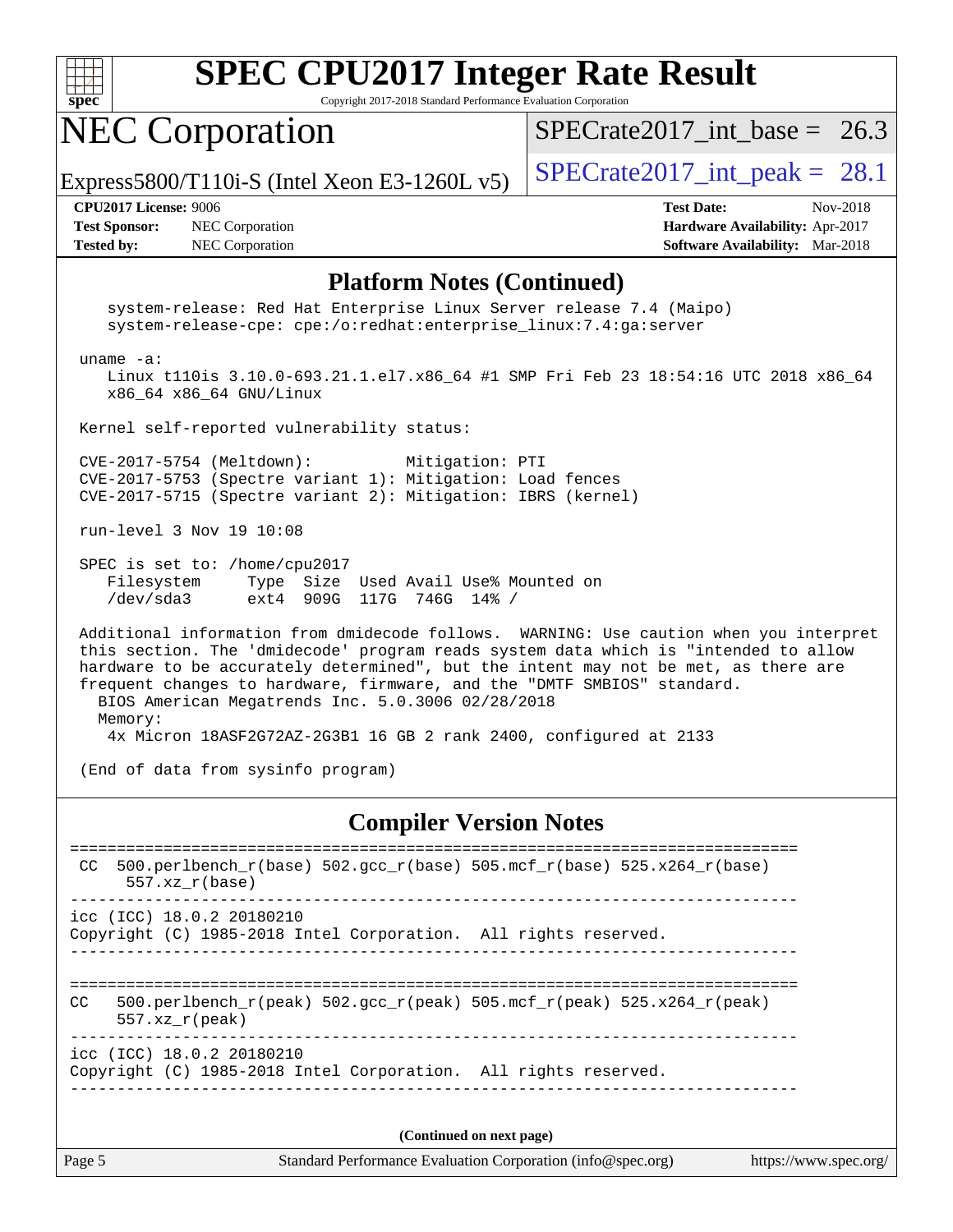

Copyright 2017-2018 Standard Performance Evaluation Corporation

# NEC Corporation

 $SPECrate2017\_int\_base = 26.3$ 

Express5800/T110i-S (Intel Xeon E3-1260L v5)  $\left|$  [SPECrate2017\\_int\\_peak =](http://www.spec.org/auto/cpu2017/Docs/result-fields.html#SPECrate2017intpeak) 28.1

**[CPU2017 License:](http://www.spec.org/auto/cpu2017/Docs/result-fields.html#CPU2017License)** 9006 **[Test Date:](http://www.spec.org/auto/cpu2017/Docs/result-fields.html#TestDate)** Nov-2018 **[Test Sponsor:](http://www.spec.org/auto/cpu2017/Docs/result-fields.html#TestSponsor)** NEC Corporation **[Hardware Availability:](http://www.spec.org/auto/cpu2017/Docs/result-fields.html#HardwareAvailability)** Apr-2017 **[Tested by:](http://www.spec.org/auto/cpu2017/Docs/result-fields.html#Testedby)** NEC Corporation **[Software Availability:](http://www.spec.org/auto/cpu2017/Docs/result-fields.html#SoftwareAvailability)** Mar-2018

#### **[Compiler Version Notes \(Continued\)](http://www.spec.org/auto/cpu2017/Docs/result-fields.html#CompilerVersionNotes)**

| CXXC 520.omnetpp $r(base)$ 523.xalancbmk $r(base)$ 531.deepsjeng $r(base)$<br>$541.$ leela $r(base)$                       |
|----------------------------------------------------------------------------------------------------------------------------|
| icpc (ICC) 18.0.2 20180210                                                                                                 |
| Copyright (C) 1985-2018 Intel Corporation. All rights reserved.                                                            |
|                                                                                                                            |
|                                                                                                                            |
|                                                                                                                            |
| CXXC 520.omnetpp $r(\text{peak})$ 523.xalancbmk $r(\text{peak})$ 531.deepsjeng $r(\text{peak})$<br>$541.$ leela $r$ (peak) |
| icpc (ICC) 18.0.2 20180210                                                                                                 |
| Copyright (C) 1985-2018 Intel Corporation. All rights reserved.                                                            |
|                                                                                                                            |
|                                                                                                                            |
|                                                                                                                            |
| 548.exchange2 r(base)<br>FC.                                                                                               |
| ifort (IFORT) 18.0.2 20180210                                                                                              |
| Copyright (C) 1985-2018 Intel Corporation. All rights reserved.                                                            |
|                                                                                                                            |
|                                                                                                                            |
|                                                                                                                            |
| 548.exchange2 r(peak)<br>FC.                                                                                               |
| ifort (IFORT) 18.0.2 20180210                                                                                              |
| Copyright (C) 1985-2018 Intel Corporation. All rights reserved.                                                            |
|                                                                                                                            |

### **[Base Compiler Invocation](http://www.spec.org/auto/cpu2017/Docs/result-fields.html#BaseCompilerInvocation)**

[C benchmarks](http://www.spec.org/auto/cpu2017/Docs/result-fields.html#Cbenchmarks): [icc -m64 -std=c11](http://www.spec.org/cpu2017/results/res2018q4/cpu2017-20181126-09868.flags.html#user_CCbase_intel_icc_64bit_c11_33ee0cdaae7deeeab2a9725423ba97205ce30f63b9926c2519791662299b76a0318f32ddfffdc46587804de3178b4f9328c46fa7c2b0cd779d7a61945c91cd35)

[C++ benchmarks:](http://www.spec.org/auto/cpu2017/Docs/result-fields.html#CXXbenchmarks) [icpc -m64](http://www.spec.org/cpu2017/results/res2018q4/cpu2017-20181126-09868.flags.html#user_CXXbase_intel_icpc_64bit_4ecb2543ae3f1412ef961e0650ca070fec7b7afdcd6ed48761b84423119d1bf6bdf5cad15b44d48e7256388bc77273b966e5eb805aefd121eb22e9299b2ec9d9)

[Fortran benchmarks](http://www.spec.org/auto/cpu2017/Docs/result-fields.html#Fortranbenchmarks): [ifort -m64](http://www.spec.org/cpu2017/results/res2018q4/cpu2017-20181126-09868.flags.html#user_FCbase_intel_ifort_64bit_24f2bb282fbaeffd6157abe4f878425411749daecae9a33200eee2bee2fe76f3b89351d69a8130dd5949958ce389cf37ff59a95e7a40d588e8d3a57e0c3fd751)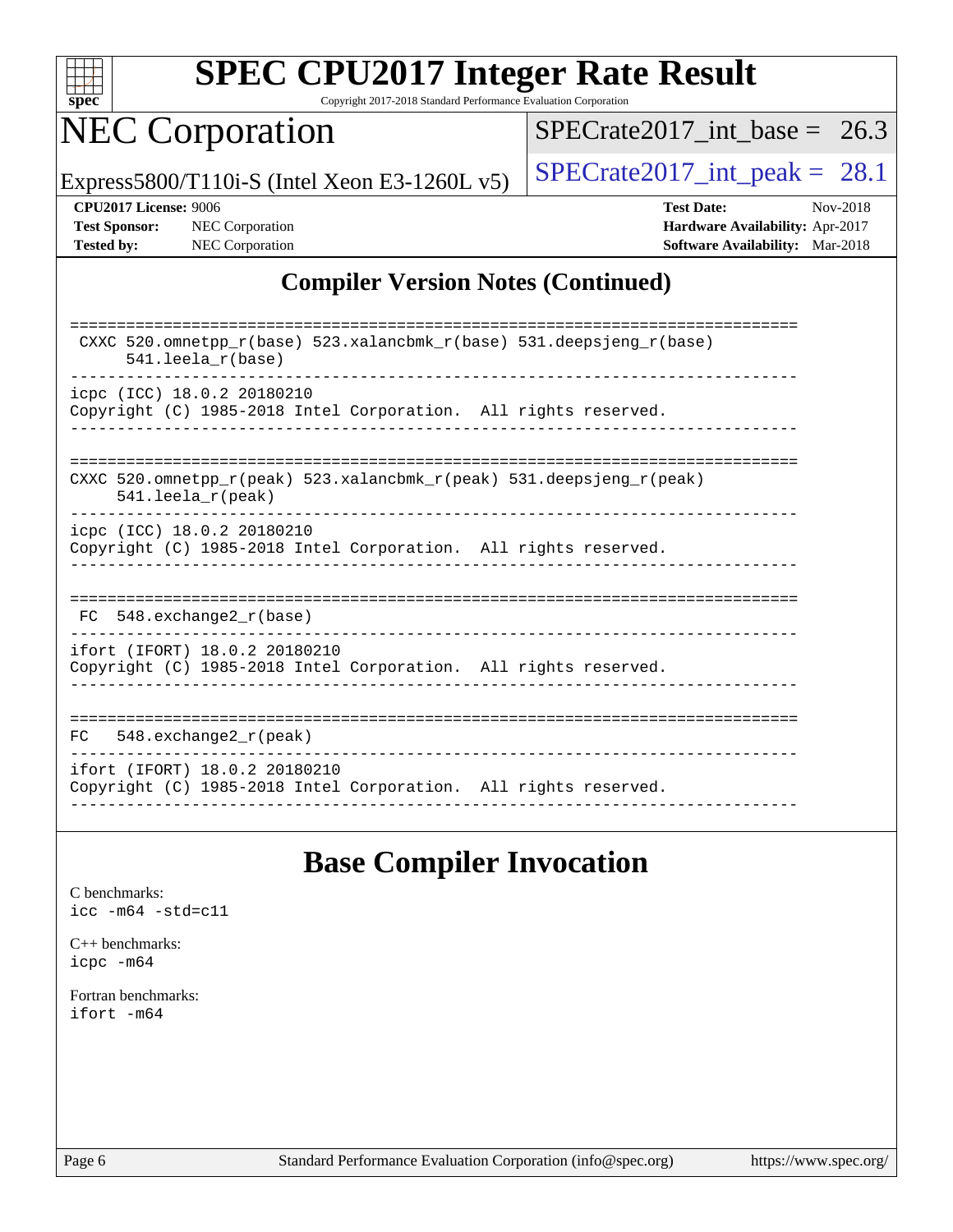

Copyright 2017-2018 Standard Performance Evaluation Corporation

## NEC Corporation

SPECrate2017 int\_base =  $26.3$ 

Express5800/T110i-S (Intel Xeon E3-1260L v5)  $\left|$  [SPECrate2017\\_int\\_peak =](http://www.spec.org/auto/cpu2017/Docs/result-fields.html#SPECrate2017intpeak) 28.1

**[Test Sponsor:](http://www.spec.org/auto/cpu2017/Docs/result-fields.html#TestSponsor)** NEC Corporation **[Hardware Availability:](http://www.spec.org/auto/cpu2017/Docs/result-fields.html#HardwareAvailability)** Apr-2017

**[CPU2017 License:](http://www.spec.org/auto/cpu2017/Docs/result-fields.html#CPU2017License)** 9006 **[Test Date:](http://www.spec.org/auto/cpu2017/Docs/result-fields.html#TestDate)** Nov-2018 **[Tested by:](http://www.spec.org/auto/cpu2017/Docs/result-fields.html#Testedby)** NEC Corporation **[Software Availability:](http://www.spec.org/auto/cpu2017/Docs/result-fields.html#SoftwareAvailability)** Mar-2018

### **[Base Portability Flags](http://www.spec.org/auto/cpu2017/Docs/result-fields.html#BasePortabilityFlags)**

 500.perlbench\_r: [-DSPEC\\_LP64](http://www.spec.org/cpu2017/results/res2018q4/cpu2017-20181126-09868.flags.html#b500.perlbench_r_basePORTABILITY_DSPEC_LP64) [-DSPEC\\_LINUX\\_X64](http://www.spec.org/cpu2017/results/res2018q4/cpu2017-20181126-09868.flags.html#b500.perlbench_r_baseCPORTABILITY_DSPEC_LINUX_X64) 502.gcc\_r: [-DSPEC\\_LP64](http://www.spec.org/cpu2017/results/res2018q4/cpu2017-20181126-09868.flags.html#suite_basePORTABILITY502_gcc_r_DSPEC_LP64) 505.mcf\_r: [-DSPEC\\_LP64](http://www.spec.org/cpu2017/results/res2018q4/cpu2017-20181126-09868.flags.html#suite_basePORTABILITY505_mcf_r_DSPEC_LP64) 520.omnetpp\_r: [-DSPEC\\_LP64](http://www.spec.org/cpu2017/results/res2018q4/cpu2017-20181126-09868.flags.html#suite_basePORTABILITY520_omnetpp_r_DSPEC_LP64) 523.xalancbmk\_r: [-DSPEC\\_LP64](http://www.spec.org/cpu2017/results/res2018q4/cpu2017-20181126-09868.flags.html#suite_basePORTABILITY523_xalancbmk_r_DSPEC_LP64) [-DSPEC\\_LINUX](http://www.spec.org/cpu2017/results/res2018q4/cpu2017-20181126-09868.flags.html#b523.xalancbmk_r_baseCXXPORTABILITY_DSPEC_LINUX) 525.x264\_r: [-DSPEC\\_LP64](http://www.spec.org/cpu2017/results/res2018q4/cpu2017-20181126-09868.flags.html#suite_basePORTABILITY525_x264_r_DSPEC_LP64) 531.deepsjeng\_r: [-DSPEC\\_LP64](http://www.spec.org/cpu2017/results/res2018q4/cpu2017-20181126-09868.flags.html#suite_basePORTABILITY531_deepsjeng_r_DSPEC_LP64) 541.leela\_r: [-DSPEC\\_LP64](http://www.spec.org/cpu2017/results/res2018q4/cpu2017-20181126-09868.flags.html#suite_basePORTABILITY541_leela_r_DSPEC_LP64) 548.exchange2\_r: [-DSPEC\\_LP64](http://www.spec.org/cpu2017/results/res2018q4/cpu2017-20181126-09868.flags.html#suite_basePORTABILITY548_exchange2_r_DSPEC_LP64) 557.xz\_r: [-DSPEC\\_LP64](http://www.spec.org/cpu2017/results/res2018q4/cpu2017-20181126-09868.flags.html#suite_basePORTABILITY557_xz_r_DSPEC_LP64)

### **[Base Optimization Flags](http://www.spec.org/auto/cpu2017/Docs/result-fields.html#BaseOptimizationFlags)**

#### [C benchmarks](http://www.spec.org/auto/cpu2017/Docs/result-fields.html#Cbenchmarks):

[-Wl,-z,muldefs](http://www.spec.org/cpu2017/results/res2018q4/cpu2017-20181126-09868.flags.html#user_CCbase_link_force_multiple1_b4cbdb97b34bdee9ceefcfe54f4c8ea74255f0b02a4b23e853cdb0e18eb4525ac79b5a88067c842dd0ee6996c24547a27a4b99331201badda8798ef8a743f577) [-xCORE-AVX2](http://www.spec.org/cpu2017/results/res2018q4/cpu2017-20181126-09868.flags.html#user_CCbase_f-xCORE-AVX2) [-ipo](http://www.spec.org/cpu2017/results/res2018q4/cpu2017-20181126-09868.flags.html#user_CCbase_f-ipo) [-O3](http://www.spec.org/cpu2017/results/res2018q4/cpu2017-20181126-09868.flags.html#user_CCbase_f-O3) [-no-prec-div](http://www.spec.org/cpu2017/results/res2018q4/cpu2017-20181126-09868.flags.html#user_CCbase_f-no-prec-div) [-qopt-mem-layout-trans=3](http://www.spec.org/cpu2017/results/res2018q4/cpu2017-20181126-09868.flags.html#user_CCbase_f-qopt-mem-layout-trans_de80db37974c74b1f0e20d883f0b675c88c3b01e9d123adea9b28688d64333345fb62bc4a798493513fdb68f60282f9a726aa07f478b2f7113531aecce732043) [-L/usr/local/je5.0.1-64/lib](http://www.spec.org/cpu2017/results/res2018q4/cpu2017-20181126-09868.flags.html#user_CCbase_jemalloc_link_path64_4b10a636b7bce113509b17f3bd0d6226c5fb2346b9178c2d0232c14f04ab830f976640479e5c33dc2bcbbdad86ecfb6634cbbd4418746f06f368b512fced5394) [-ljemalloc](http://www.spec.org/cpu2017/results/res2018q4/cpu2017-20181126-09868.flags.html#user_CCbase_jemalloc_link_lib_d1249b907c500fa1c0672f44f562e3d0f79738ae9e3c4a9c376d49f265a04b9c99b167ecedbf6711b3085be911c67ff61f150a17b3472be731631ba4d0471706)

#### [C++ benchmarks:](http://www.spec.org/auto/cpu2017/Docs/result-fields.html#CXXbenchmarks)

[-Wl,-z,muldefs](http://www.spec.org/cpu2017/results/res2018q4/cpu2017-20181126-09868.flags.html#user_CXXbase_link_force_multiple1_b4cbdb97b34bdee9ceefcfe54f4c8ea74255f0b02a4b23e853cdb0e18eb4525ac79b5a88067c842dd0ee6996c24547a27a4b99331201badda8798ef8a743f577) [-xCORE-AVX2](http://www.spec.org/cpu2017/results/res2018q4/cpu2017-20181126-09868.flags.html#user_CXXbase_f-xCORE-AVX2) [-ipo](http://www.spec.org/cpu2017/results/res2018q4/cpu2017-20181126-09868.flags.html#user_CXXbase_f-ipo) [-O3](http://www.spec.org/cpu2017/results/res2018q4/cpu2017-20181126-09868.flags.html#user_CXXbase_f-O3) [-no-prec-div](http://www.spec.org/cpu2017/results/res2018q4/cpu2017-20181126-09868.flags.html#user_CXXbase_f-no-prec-div) [-qopt-mem-layout-trans=3](http://www.spec.org/cpu2017/results/res2018q4/cpu2017-20181126-09868.flags.html#user_CXXbase_f-qopt-mem-layout-trans_de80db37974c74b1f0e20d883f0b675c88c3b01e9d123adea9b28688d64333345fb62bc4a798493513fdb68f60282f9a726aa07f478b2f7113531aecce732043) [-L/usr/local/je5.0.1-64/lib](http://www.spec.org/cpu2017/results/res2018q4/cpu2017-20181126-09868.flags.html#user_CXXbase_jemalloc_link_path64_4b10a636b7bce113509b17f3bd0d6226c5fb2346b9178c2d0232c14f04ab830f976640479e5c33dc2bcbbdad86ecfb6634cbbd4418746f06f368b512fced5394) [-ljemalloc](http://www.spec.org/cpu2017/results/res2018q4/cpu2017-20181126-09868.flags.html#user_CXXbase_jemalloc_link_lib_d1249b907c500fa1c0672f44f562e3d0f79738ae9e3c4a9c376d49f265a04b9c99b167ecedbf6711b3085be911c67ff61f150a17b3472be731631ba4d0471706)

#### [Fortran benchmarks](http://www.spec.org/auto/cpu2017/Docs/result-fields.html#Fortranbenchmarks):

[-Wl,-z,muldefs](http://www.spec.org/cpu2017/results/res2018q4/cpu2017-20181126-09868.flags.html#user_FCbase_link_force_multiple1_b4cbdb97b34bdee9ceefcfe54f4c8ea74255f0b02a4b23e853cdb0e18eb4525ac79b5a88067c842dd0ee6996c24547a27a4b99331201badda8798ef8a743f577) [-xCORE-AVX2](http://www.spec.org/cpu2017/results/res2018q4/cpu2017-20181126-09868.flags.html#user_FCbase_f-xCORE-AVX2) [-ipo](http://www.spec.org/cpu2017/results/res2018q4/cpu2017-20181126-09868.flags.html#user_FCbase_f-ipo) [-O3](http://www.spec.org/cpu2017/results/res2018q4/cpu2017-20181126-09868.flags.html#user_FCbase_f-O3) [-no-prec-div](http://www.spec.org/cpu2017/results/res2018q4/cpu2017-20181126-09868.flags.html#user_FCbase_f-no-prec-div) [-qopt-mem-layout-trans=3](http://www.spec.org/cpu2017/results/res2018q4/cpu2017-20181126-09868.flags.html#user_FCbase_f-qopt-mem-layout-trans_de80db37974c74b1f0e20d883f0b675c88c3b01e9d123adea9b28688d64333345fb62bc4a798493513fdb68f60282f9a726aa07f478b2f7113531aecce732043) [-nostandard-realloc-lhs](http://www.spec.org/cpu2017/results/res2018q4/cpu2017-20181126-09868.flags.html#user_FCbase_f_2003_std_realloc_82b4557e90729c0f113870c07e44d33d6f5a304b4f63d4c15d2d0f1fab99f5daaed73bdb9275d9ae411527f28b936061aa8b9c8f2d63842963b95c9dd6426b8a) [-L/usr/local/je5.0.1-64/lib](http://www.spec.org/cpu2017/results/res2018q4/cpu2017-20181126-09868.flags.html#user_FCbase_jemalloc_link_path64_4b10a636b7bce113509b17f3bd0d6226c5fb2346b9178c2d0232c14f04ab830f976640479e5c33dc2bcbbdad86ecfb6634cbbd4418746f06f368b512fced5394) [-ljemalloc](http://www.spec.org/cpu2017/results/res2018q4/cpu2017-20181126-09868.flags.html#user_FCbase_jemalloc_link_lib_d1249b907c500fa1c0672f44f562e3d0f79738ae9e3c4a9c376d49f265a04b9c99b167ecedbf6711b3085be911c67ff61f150a17b3472be731631ba4d0471706)

### **[Peak Compiler Invocation](http://www.spec.org/auto/cpu2017/Docs/result-fields.html#PeakCompilerInvocation)**

[C benchmarks \(except as noted below\)](http://www.spec.org/auto/cpu2017/Docs/result-fields.html#Cbenchmarksexceptasnotedbelow): [icc -m64 -std=c11](http://www.spec.org/cpu2017/results/res2018q4/cpu2017-20181126-09868.flags.html#user_CCpeak_intel_icc_64bit_c11_33ee0cdaae7deeeab2a9725423ba97205ce30f63b9926c2519791662299b76a0318f32ddfffdc46587804de3178b4f9328c46fa7c2b0cd779d7a61945c91cd35)

502.gcc\_r: [icc -m32 -std=c11 -L/home/prasadj/specdev/IC18u2\\_Internal/lin\\_18\\_0\\_20180210/compiler/lib/ia32\\_lin](http://www.spec.org/cpu2017/results/res2018q4/cpu2017-20181126-09868.flags.html#user_peakCCLD502_gcc_r_intel_icc_a481ac844e7127046fad14d498c730a1848fa901fbbb2c3dfdd5e9fbbac777c8009953946d55d8b6afe8ed0da70dd2b4f8dedbdf7ab1ee211ba70d24a5d89f85)

[C++ benchmarks \(except as noted below\):](http://www.spec.org/auto/cpu2017/Docs/result-fields.html#CXXbenchmarksexceptasnotedbelow) [icpc -m64](http://www.spec.org/cpu2017/results/res2018q4/cpu2017-20181126-09868.flags.html#user_CXXpeak_intel_icpc_64bit_4ecb2543ae3f1412ef961e0650ca070fec7b7afdcd6ed48761b84423119d1bf6bdf5cad15b44d48e7256388bc77273b966e5eb805aefd121eb22e9299b2ec9d9)

523.xalancbmk\_r: [icpc -m32 -L/home/prasadj/specdev/IC18u2\\_Internal/lin\\_18\\_0\\_20180210/compiler/lib/ia32\\_lin](http://www.spec.org/cpu2017/results/res2018q4/cpu2017-20181126-09868.flags.html#user_peakCXXLD523_xalancbmk_r_intel_icpc_c6d030cd79af6ea7d6fb64c57e8fe7ae8fe0b96fc5a3b3f4a10e3273b3d7fa9decd8263f6330cef23f751cb093a69fae84a2bf4c243500a8eed069248128076f)

[Fortran benchmarks](http://www.spec.org/auto/cpu2017/Docs/result-fields.html#Fortranbenchmarks): [ifort -m64](http://www.spec.org/cpu2017/results/res2018q4/cpu2017-20181126-09868.flags.html#user_FCpeak_intel_ifort_64bit_24f2bb282fbaeffd6157abe4f878425411749daecae9a33200eee2bee2fe76f3b89351d69a8130dd5949958ce389cf37ff59a95e7a40d588e8d3a57e0c3fd751)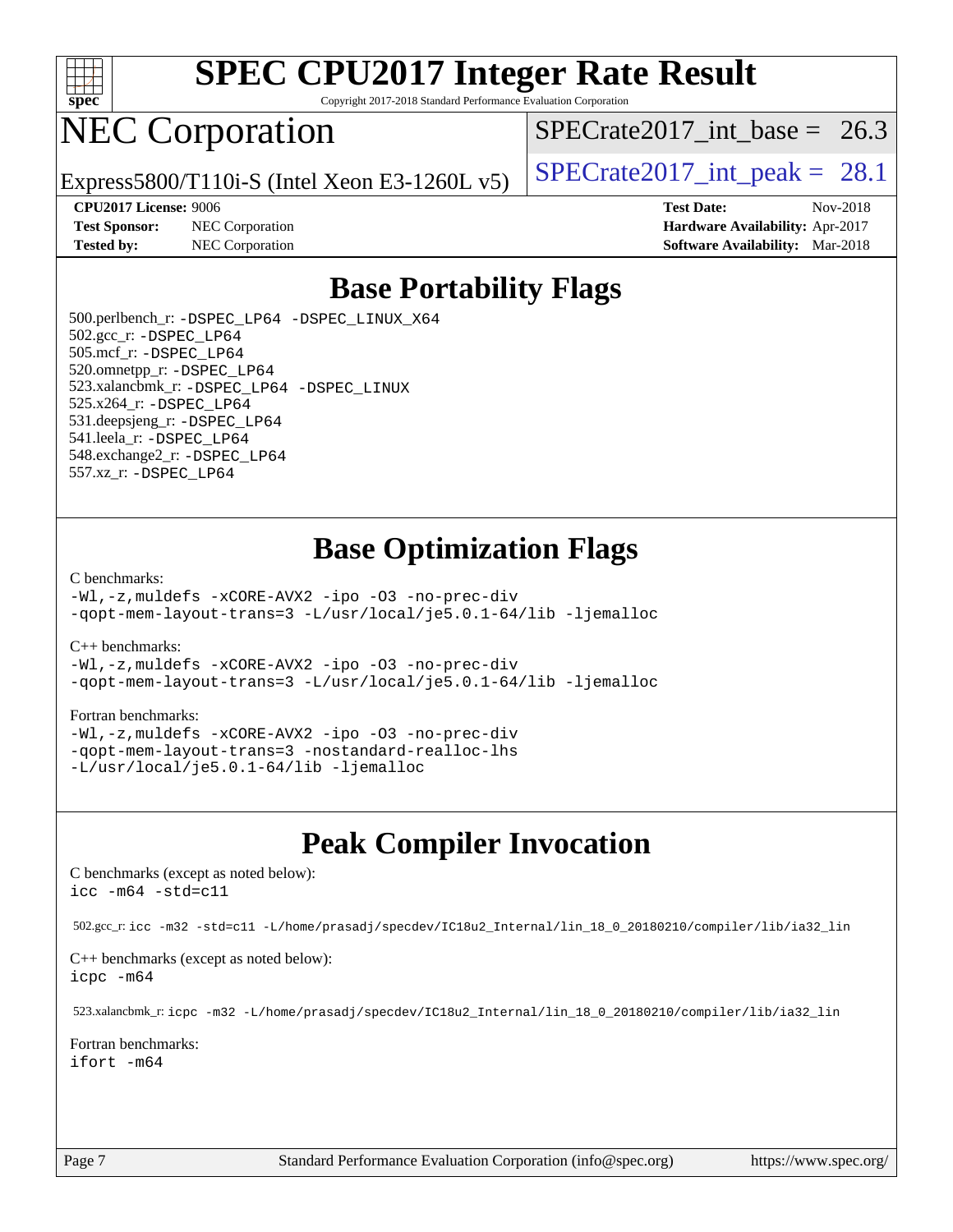

Copyright 2017-2018 Standard Performance Evaluation Corporation

# NEC Corporation

SPECrate2017 int\_base =  $26.3$ 

Express5800/T110i-S (Intel Xeon E3-1260L v5)  $\left|$  [SPECrate2017\\_int\\_peak =](http://www.spec.org/auto/cpu2017/Docs/result-fields.html#SPECrate2017intpeak) 28.1

**[Test Sponsor:](http://www.spec.org/auto/cpu2017/Docs/result-fields.html#TestSponsor)** NEC Corporation **[Hardware Availability:](http://www.spec.org/auto/cpu2017/Docs/result-fields.html#HardwareAvailability)** Apr-2017 **[Tested by:](http://www.spec.org/auto/cpu2017/Docs/result-fields.html#Testedby)** NEC Corporation **[Software Availability:](http://www.spec.org/auto/cpu2017/Docs/result-fields.html#SoftwareAvailability)** Mar-2018

**[CPU2017 License:](http://www.spec.org/auto/cpu2017/Docs/result-fields.html#CPU2017License)** 9006 **[Test Date:](http://www.spec.org/auto/cpu2017/Docs/result-fields.html#TestDate)** Nov-2018

### **[Peak Portability Flags](http://www.spec.org/auto/cpu2017/Docs/result-fields.html#PeakPortabilityFlags)**

 500.perlbench\_r: [-DSPEC\\_LP64](http://www.spec.org/cpu2017/results/res2018q4/cpu2017-20181126-09868.flags.html#b500.perlbench_r_peakPORTABILITY_DSPEC_LP64) [-DSPEC\\_LINUX\\_X64](http://www.spec.org/cpu2017/results/res2018q4/cpu2017-20181126-09868.flags.html#b500.perlbench_r_peakCPORTABILITY_DSPEC_LINUX_X64) 502.gcc\_r: [-D\\_FILE\\_OFFSET\\_BITS=64](http://www.spec.org/cpu2017/results/res2018q4/cpu2017-20181126-09868.flags.html#user_peakPORTABILITY502_gcc_r_file_offset_bits_64_5ae949a99b284ddf4e95728d47cb0843d81b2eb0e18bdfe74bbf0f61d0b064f4bda2f10ea5eb90e1dcab0e84dbc592acfc5018bc955c18609f94ddb8d550002c) 505.mcf\_r: [-DSPEC\\_LP64](http://www.spec.org/cpu2017/results/res2018q4/cpu2017-20181126-09868.flags.html#suite_peakPORTABILITY505_mcf_r_DSPEC_LP64) 520.omnetpp\_r: [-DSPEC\\_LP64](http://www.spec.org/cpu2017/results/res2018q4/cpu2017-20181126-09868.flags.html#suite_peakPORTABILITY520_omnetpp_r_DSPEC_LP64) 523.xalancbmk\_r: [-D\\_FILE\\_OFFSET\\_BITS=64](http://www.spec.org/cpu2017/results/res2018q4/cpu2017-20181126-09868.flags.html#user_peakPORTABILITY523_xalancbmk_r_file_offset_bits_64_5ae949a99b284ddf4e95728d47cb0843d81b2eb0e18bdfe74bbf0f61d0b064f4bda2f10ea5eb90e1dcab0e84dbc592acfc5018bc955c18609f94ddb8d550002c) [-DSPEC\\_LINUX](http://www.spec.org/cpu2017/results/res2018q4/cpu2017-20181126-09868.flags.html#b523.xalancbmk_r_peakCXXPORTABILITY_DSPEC_LINUX) 525.x264\_r: [-DSPEC\\_LP64](http://www.spec.org/cpu2017/results/res2018q4/cpu2017-20181126-09868.flags.html#suite_peakPORTABILITY525_x264_r_DSPEC_LP64) 531.deepsjeng\_r: [-DSPEC\\_LP64](http://www.spec.org/cpu2017/results/res2018q4/cpu2017-20181126-09868.flags.html#suite_peakPORTABILITY531_deepsjeng_r_DSPEC_LP64) 541.leela\_r: [-DSPEC\\_LP64](http://www.spec.org/cpu2017/results/res2018q4/cpu2017-20181126-09868.flags.html#suite_peakPORTABILITY541_leela_r_DSPEC_LP64) 548.exchange2\_r: [-DSPEC\\_LP64](http://www.spec.org/cpu2017/results/res2018q4/cpu2017-20181126-09868.flags.html#suite_peakPORTABILITY548_exchange2_r_DSPEC_LP64) 557.xz\_r: [-DSPEC\\_LP64](http://www.spec.org/cpu2017/results/res2018q4/cpu2017-20181126-09868.flags.html#suite_peakPORTABILITY557_xz_r_DSPEC_LP64)

### **[Peak Optimization Flags](http://www.spec.org/auto/cpu2017/Docs/result-fields.html#PeakOptimizationFlags)**

[C benchmarks](http://www.spec.org/auto/cpu2017/Docs/result-fields.html#Cbenchmarks):

```
 500.perlbench_r: -Wl,-z,muldefs -prof-gen(pass 1) -prof-use(pass 2) -ipo
-xCORE-AVX2 -O3 -no-prec-div -qopt-mem-layout-trans=3
-fno-strict-overflow -L/usr/local/je5.0.1-64/lib
-ljemalloc
 502.gcc_r: -Wl,-z,muldefs -prof-gen(pass 1) -prof-use(pass 2) -ipo
-xCORE-AVX2 -O3 -no-prec-div -qopt-mem-layout-trans=3
-L/usr/local/je5.0.1-32/lib -ljemalloc
 505.mcf_r: basepeak = yes
 525.x264_r: -Wl,-z,muldefs -prof-gen(pass 1) -prof-use(pass 2) -ipo
-xCORE-AVX2 -O3 -no-prec-div -qopt-mem-layout-trans=3
-fno-alias -L/usr/local/je5.0.1-64/lib -ljemalloc
557.xz r: basepeak = yes
C++ benchmarks: 
 520.omnetpp_r: basepeak = yes
 523.xalancbmk_r: -Wl,-z,muldefs -prof-gen(pass 1) -prof-use(pass 2) -ipo
-xCORE-AVX2 -O3 -no-prec-div -qopt-mem-layout-trans=3
-L/usr/local/je5.0.1-32/lib -ljemalloc
 531.deepsjeng_r: basepeak = yes
 541.leela_r: -Wl,-z,muldefs -prof-gen(pass 1) -prof-use(pass 2) -ipo
-xCORE-AVX2 -O3 -no-prec-div -qopt-mem-layout-trans=3
                                       (Continued on next page)
```